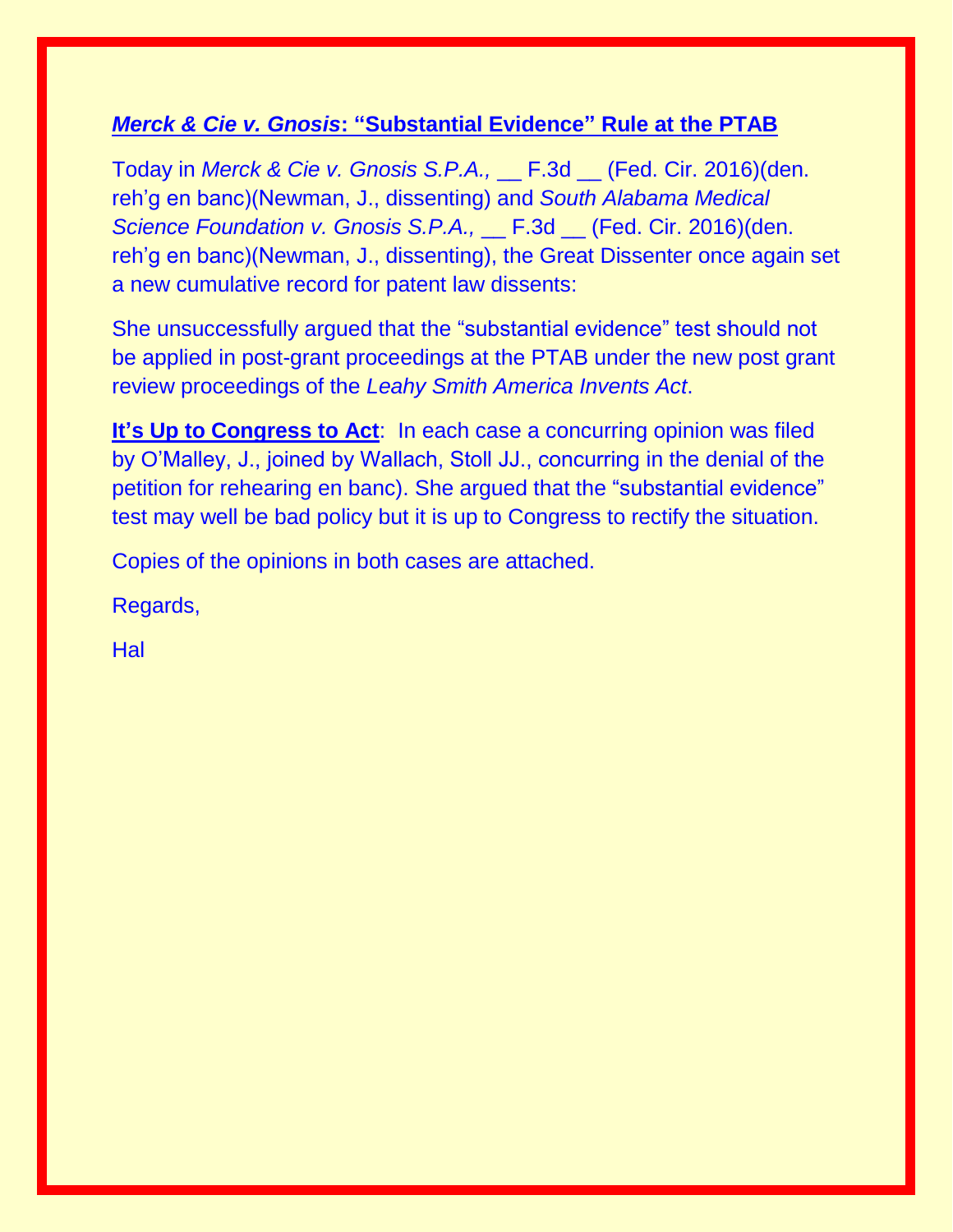**\_\_\_\_\_\_\_\_\_\_\_\_\_\_\_\_\_\_\_\_\_\_** 

**MERCK & CIE,** *Appellant*

**v.**

### **GNOSIS S.P.A., GNOSIS BIORESEARCH S.A., GNOSIS U.S.A., INC.,**

*Appellees* **\_\_\_\_\_\_\_\_\_\_\_\_\_\_\_\_\_\_\_\_\_\_** 

#### 2014-1779 **\_\_\_\_\_\_\_\_\_\_\_\_\_\_\_\_\_\_\_\_\_\_**

Appeal from the United States Patent and Trademark Office, Patent Trial and Appeal Board, in No. IPR2013- 00117.

**\_\_\_\_\_\_\_\_\_\_\_\_\_\_\_\_\_\_\_\_\_\_** 

O'MALLEY, *Circuit Judge*, with whom WALLACH and STOLL, *Circuit Judges*, join, concurring in the denial of the petition for rehearing en banc.

The panel majority considered whether the Patent Trial and Appeal Board's conclusion that the contested claims of the patent-in-suit are invalid as obvious was supported by substantial evidence. *Merck & Cie v. Gnosis S.P.A.*, 808 F.3d 829, 833 (Fed. Cir. 2015). Merck now urges this court to sit en banc to decide whether application of a more searching standard of review—clear error is required for appeals from *inter partes* review proceedings ("IPR") under the America Invents Act ("AIA"). While I understand Merck's concerns, and those of the dissent, I do not believe we can alter our standard of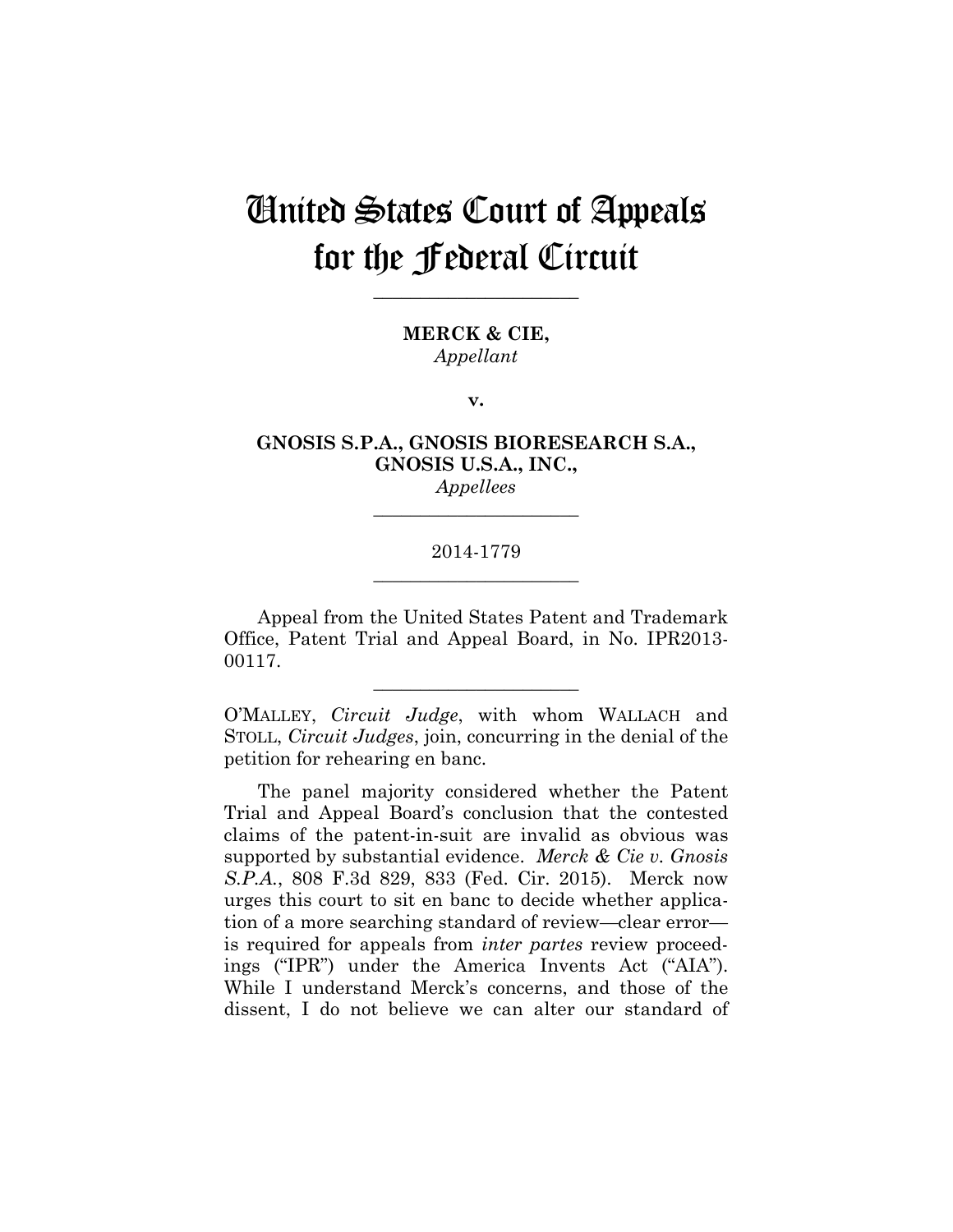review for Board decisions, even via en banc consideration.

I agree that application of the substantial evidence standard of review is seemingly inconsistent with the purpose and content of the AIA. This court is bound by binding Supreme Court precedent—*Dickinson v. Zurko*, 527 U.S. 150 (1999)—and this court's own—*In re Gartside*, 203 F.3d 1305 (Fed. Cir. 2000)—to apply the substantial evidence standard of review to factual findings by the Board, however. Because Congress failed to expressly change the standard of review employed by this court in reviewing Board decisions when it created IPR proceedings via the AIA, we are not free to do so now. I, thus, concur in the denial of en banc rehearing in this case because there is nothing that could come of our en banc consideration of the question posed. I write separately, however, because I agree with the dissent to the extent it argues that a substantial evidence standard of review makes little sense in the context of an appeal from an IPR proceeding. But the question is one for Congress.

#### **DISCUSSION**

Before *Dickinson v. Zurko*, this court had a "settled practice of reviewing factual findings of the board's patentability determinations for clear error." *In re Zurko*, 142 F.3d 1447, 1458 (Fed. Cir. 1998) (en banc). In *Dickinson*, the Supreme Court disagreed, "conclud[ing] that [5 U.S.C. § 706 of the APA] does apply [to Board findings], and the Federal Circuit must use the framework set forth in that section." *Zurko*, 527 U.S. at 152.

In *In re Gartside*, we followed *Zurko*, concluding "that we must apply one of the standards set forth in the [APA]." 203 F.3d at 1311. Section 706 lays out two such standards: "arbitrary[ and] capricious" and "substantial evidence." 5 U.S.C.  $\S 706(2)(A)$ , (E). Between these, we concluded that the relatively more searching "substantial evidence" standard is appropriate for review of factual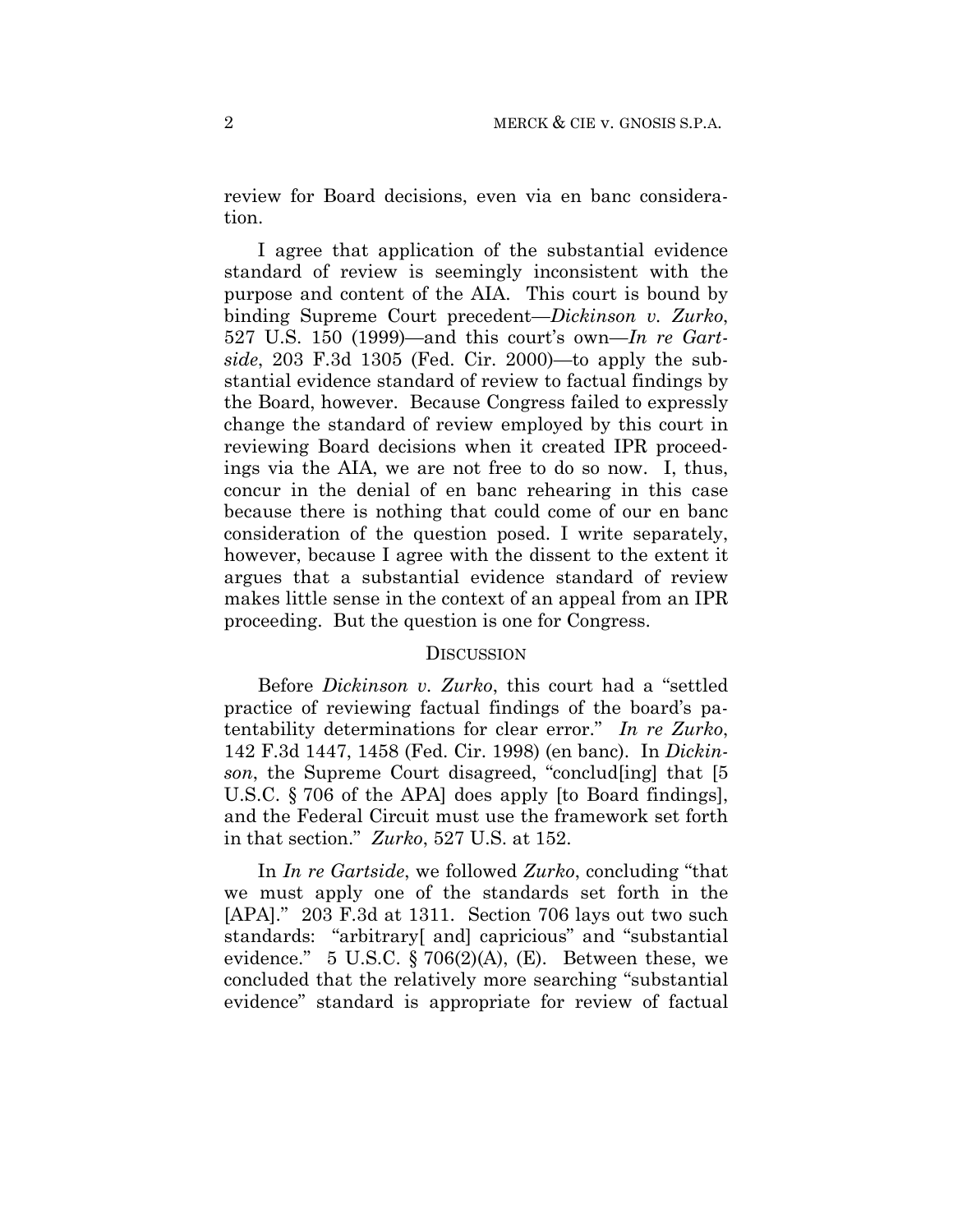findings by the Board. We came to this conclusion based on the language of both the APA and Title 35.

The APA provides that "substantial evidence" review is afforded to agency factfinding "reviewed on the record of an agency hearing provided by statute." 5 U.S.C. § 706(2)(E). Title 35 gives the Federal Circuit the authority to review Board decisions:

Section 144 explicitly provides that we must review Board decisions "on the record" developed by the PTO, *see* 35 U.S.C. § 144 (1994) ("The United States Court of Appeals for the Federal Circuit shall *review* the decision from which an appeal is taken *on the record* before the Patent and Trademark Office.") (emphasis added), and it is for this reason that the Commissioner is required to convey the record to us in the event of an appeal, *see*  id. § 143. Moreover, the "hearing" upon which the "record" is based is "provided by" 35 U.S.C.  $\S 7(b) \ldots$ 

*In re Gartside*, 203 F.3d at 1313. In light of §§ 7 and 144 of Title 35, we concluded that "we review Board decisions 'on the record of an agency hearing provided by statute,' and that we should therefore review Board factfinding for 'substantial evidence.'" *Id.*

In light of *In re Gartside*, this court consistently has reviewed all of the Board's factual findings, including those in IPRs, for substantial evidence. *See* Pet. for Reh'g 5 ("[E]very Federal Circuit decision stemming from an IPR has applied the 'substantial evidence' standard . . . ."). I continue to believe that *In re Gartside* controls our standard of review for all Board proceedings, including those under the AIA.

It is true that, when authorizing IPR proceedings under the AIA, Congress created an adjudicative process involving a petitioner, a respondent, and a merits pro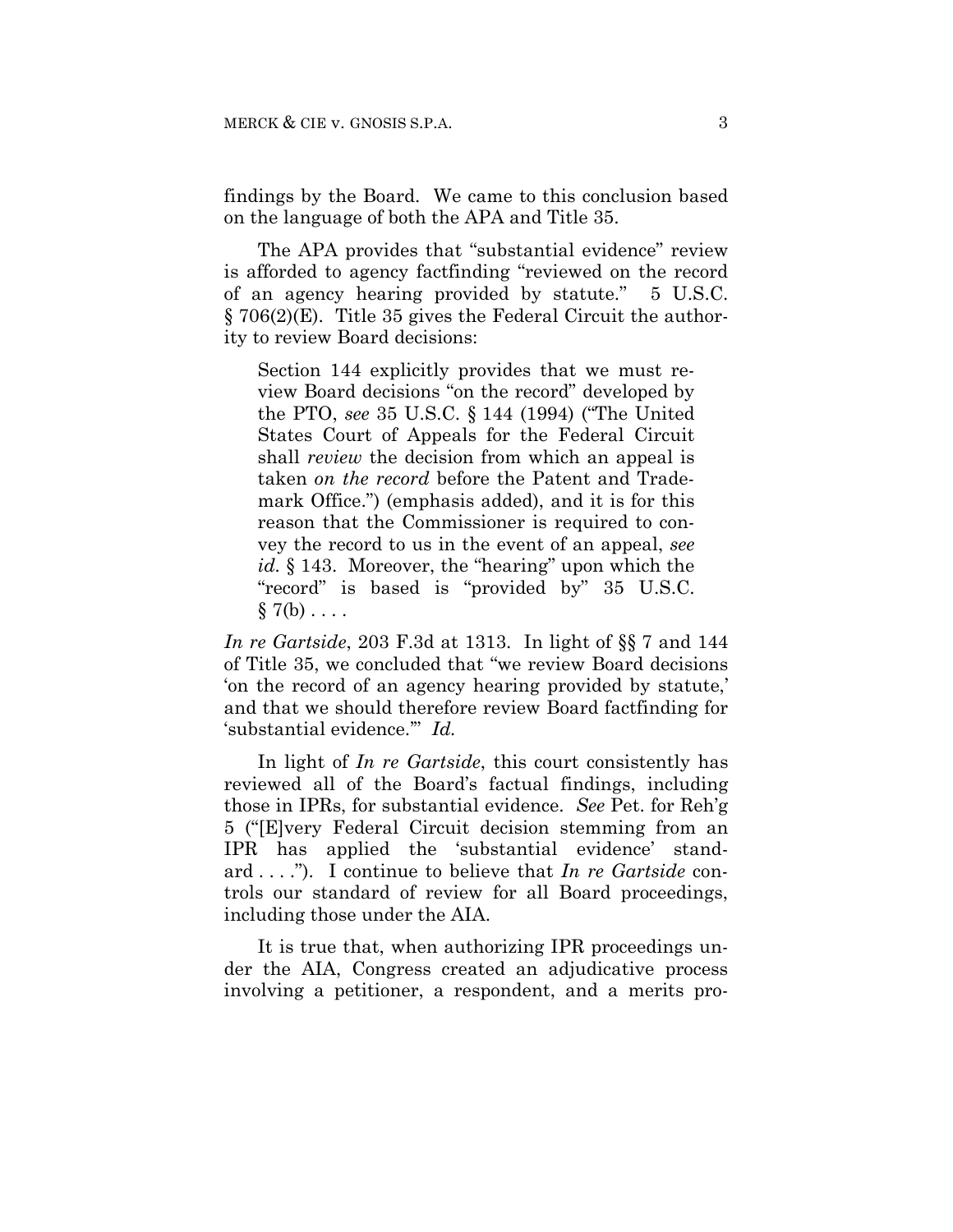ceeding culminating in a deliberative resolution by administrative judges. It is also true that Congress viewed IPR proceedings as cost-efficient substitutes for litigation in federal district courts. The AIA's legislative history reflects this fact:

The overarching purpose and effect of the present bill is to create a patent system that is clearer, fairer, more transparent, and more objective. It is a system that will ultimately reduce litigation costs and reduce the need to hire patent lawyers. . . . .

By allowing post-grant review of patents, especially low quality, business method patents, *the bill creates an inexpensive substitute for district court litigation* and allows key issues to be addressed by experts in the field.

157 Cong. Rec. S5319 (daily ed. Sept. 6, 2011) (statement of Sen. Kyl) (emphasis added). *See also*, 157 Cong. Rec. S1053 (daily ed. Mar. 1, 2011) (statement of Sen. Whitehouse) ("[T]he bill will improve administrative processes so that disputes over patents can be resolved quickly and cheaply without patents being tied up for years in expensive litigation."); 157 Cong. Rec. S1326 (daily ed. March 7, 2011) (statement of Sen. Sessions) ("This will allow invalid patents that were mistakenly issued by the PTO to be fixed early in their life, before they disrupt an entire industry or result in expensive litigation.").

To the extent IPR proceedings were intended to replace district court litigation, it would make sense for this court to review factual findings by the Board *in these new IPR proceedings* under the same standard we employ when reviewing factual findings of district judges—for clear error.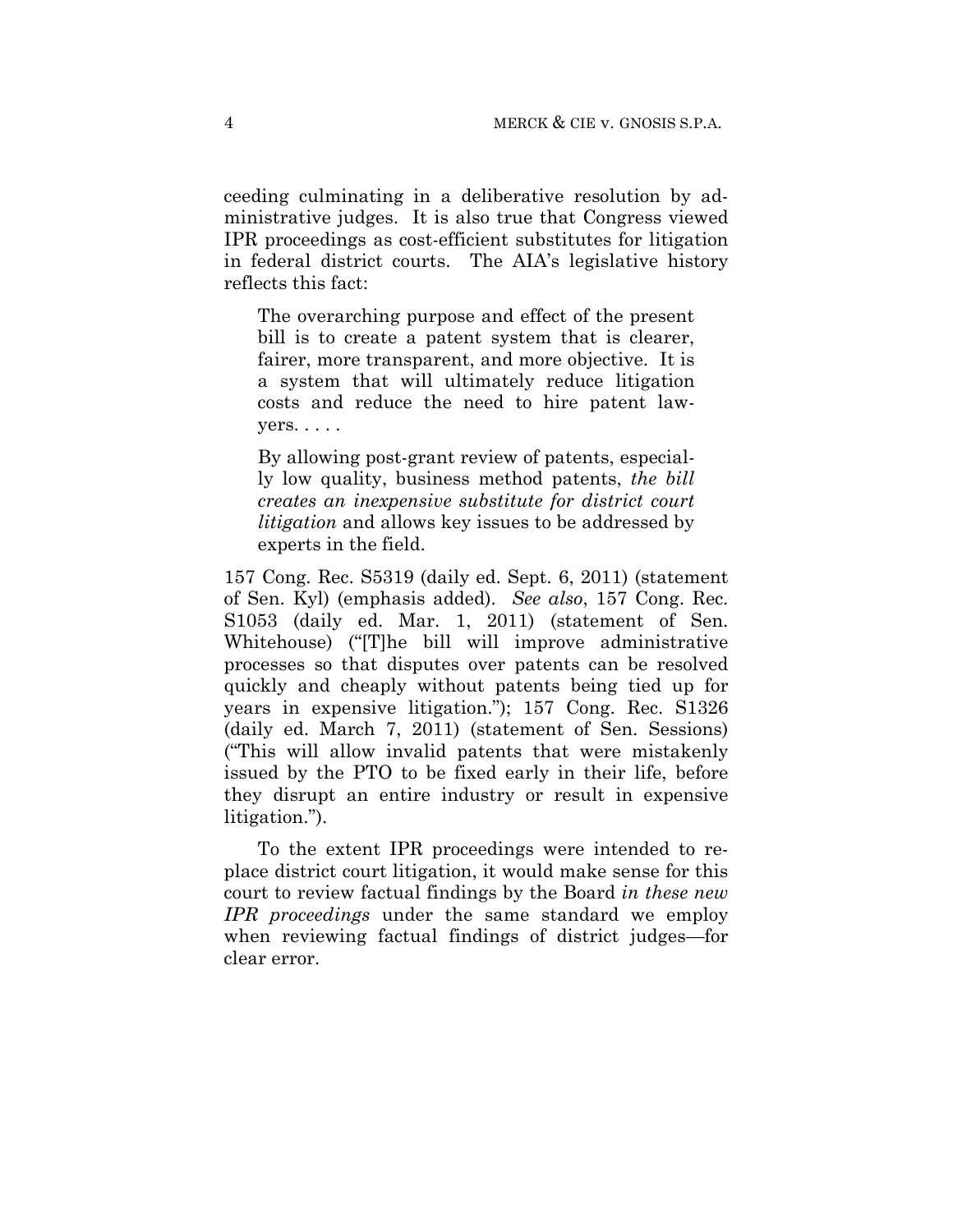Indeed, throughout *Zurko*, the Supreme Court refers to clear error review as "court/court" review and to other standards of review contemplated by the APA as "court/agency" review. If Congress meant to create an adversary, party-instituted proceeding to consider what would otherwise be considered by district courts, it follows that review of a decision regarding patentability issued in an IPR could be viewed more like "court/court" review.

While we have always reviewed decisions in *inter partes* reexaminations for substantial evidence, those proceedings are different in character. *Inter partes* reexamination requests were assigned to a patent examiner in the Central Reexamination Unit trained in the same field of art in the initial prosecution, MPEP § 2636 (Eighth Edition, Revision 9, August 2012), and were decided initially by those examiners. IPRs, instead, are reviewed in the first instance by three technically-trained Administrative Patent Judges from the Board. 37 C.F.R. § 42.108. Once IPR is instituted, unlike in *inter partes* reexaminations, the Board applies the Federal Rules of Evidence, 37 C.F.R. § 42.62(a), it oversees various discovery obligations, 37 C.F.R. § 42.51, and it hears oral argument, 37 C.F.R. § 42.70. And where appeals from *inter partes*  reexaminations were first made to the Board of Patent Appeals and Interferences, 35 U.S.C. § 134 (pre-AIA), appeals from IPRs are made directly to the Federal Circuit, 35 U.S.C. § 141. Congress did not merely state in legislative hearings that IPRs were meant to substitute for district court proceedings, it enacted substantive and procedural changes that brought IPR proceedings in line with district court proceedings in meaningful ways.

The AIA directs the Board to determine whether a petitioner in an IPR proceeding has met its "burden of proving a proposition of unpatentability by a preponderance of the evidence." 35 U.S.C. § 316(e). It did not provide any such directive to this court, however. Merck argues that, "[b]ecause Congress intended PTAB rulings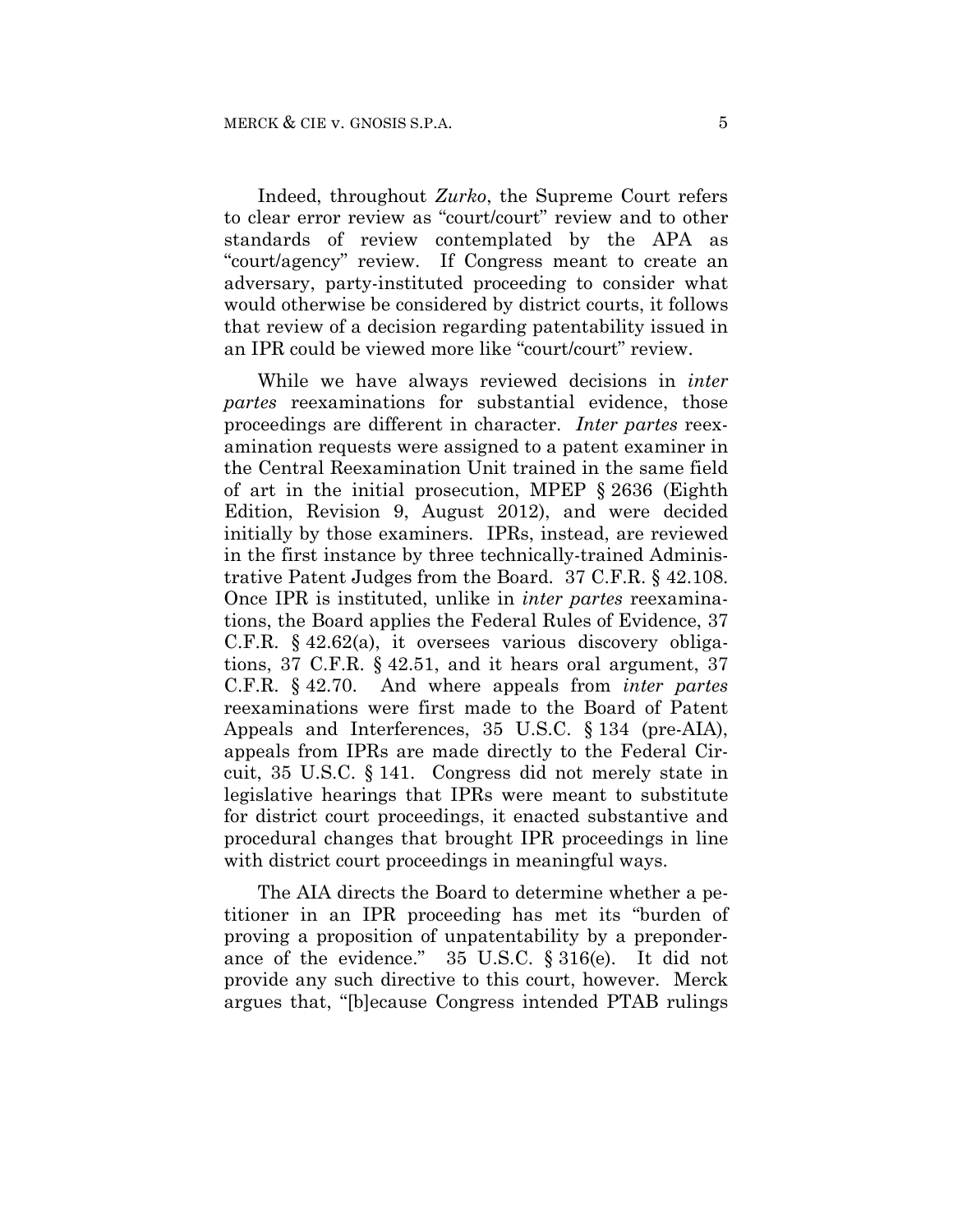to be reviewed for correct application of the standard of proof established by the AIA—preponderance of the evidence—this court must review the rulings for 'clear error,' not substantial evidence." Pet. for Reh'g 10. The fact that it might have made sense for Congress to change our standard of review for IPRs does not mean it did so.

While the failure to change our standard of review is seemingly inconsistent with what Congress sought to accomplish by creating IPR proceedings and may have been an oversight, it is not an inconsistency or oversight I believe we can correct. I believe we continue to be bound by the Supreme Court's decision in *Zurko* absent an express directive to the contrary. *See Zurko*, 527 U.S. at 155 (relying on the "congressional specification in the APA that '[n]o subsequent legislation shall be held to supersede or modify the provisions of this Act except to the extent that such legislation shall do so *expressly*.'" (emphasis added)). I also believe that IPRs are "agency hearing[s] provided by statute" within the meaning of *In re Gartside*.

As the dissent to the panel opinion points out, Congress knows well how to expressly address the level of review by an Article III court of a determination by an administrative agency, such as the Board. *See Merck & Cie v. Gnosis S.P.A.*, 808 F.3d 829, 841 (Fed. Cir. 2015) (Newman, J., dissenting) (noting that Congress has "adopted [the preponderance of the evidence standard] in other special situations. For example, Under the Service Contract Act, '[i]f supported by a preponderance of the evidence, the [agency's] findings are conclusive in any court of the United States.' 41 U.S.C. § 6507(e) (formerly 41 U.S.C. § 39)."). Though it may someday do so, Congress did not make such a clear statement in the AIA.

Unless and until Congress or the Supreme Court sees fit to change our standard of review expressly, we must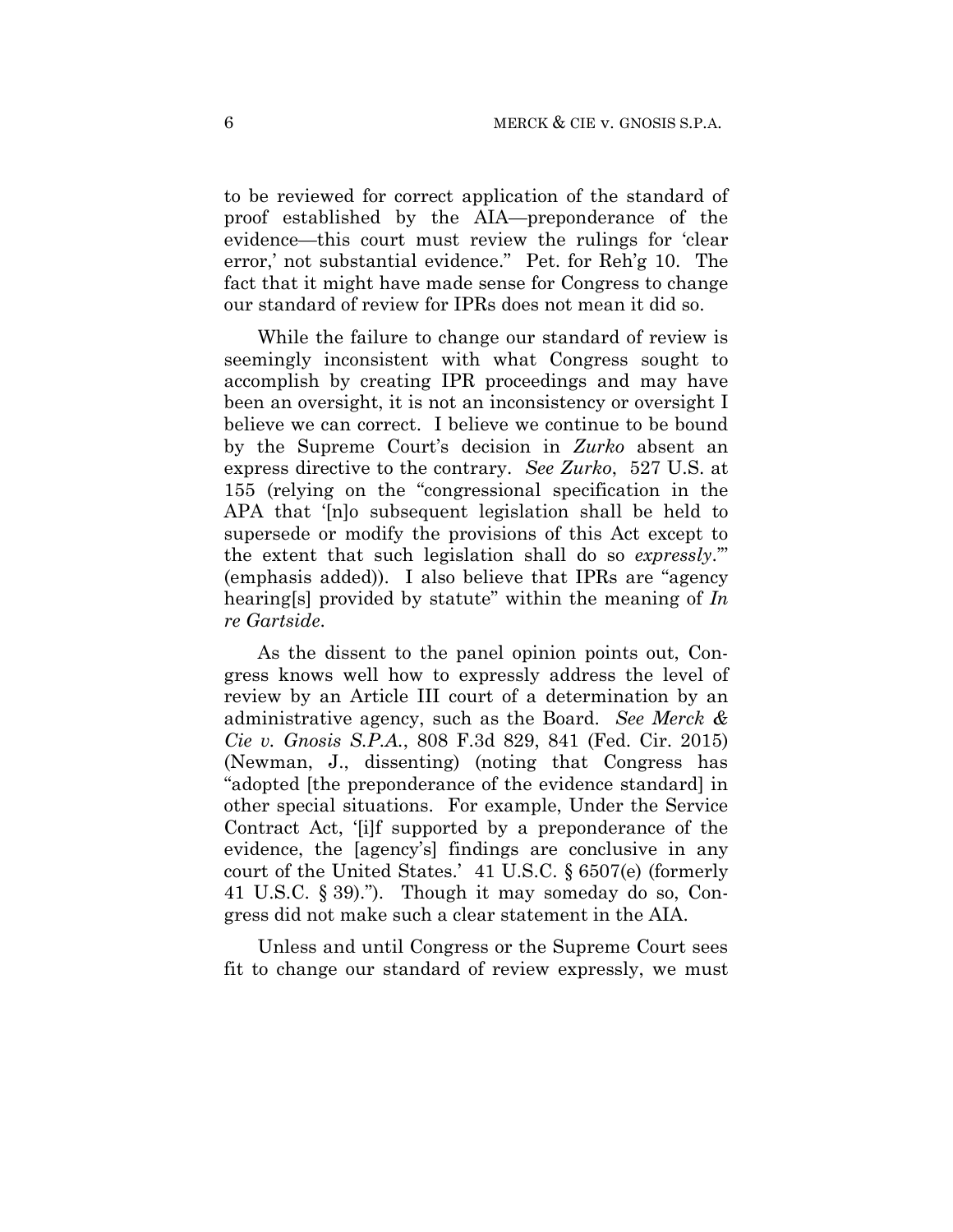MERCK & CIE v. GNOSIS S.P.A. 7

continue to review factual findings of the Board for substantial evidence.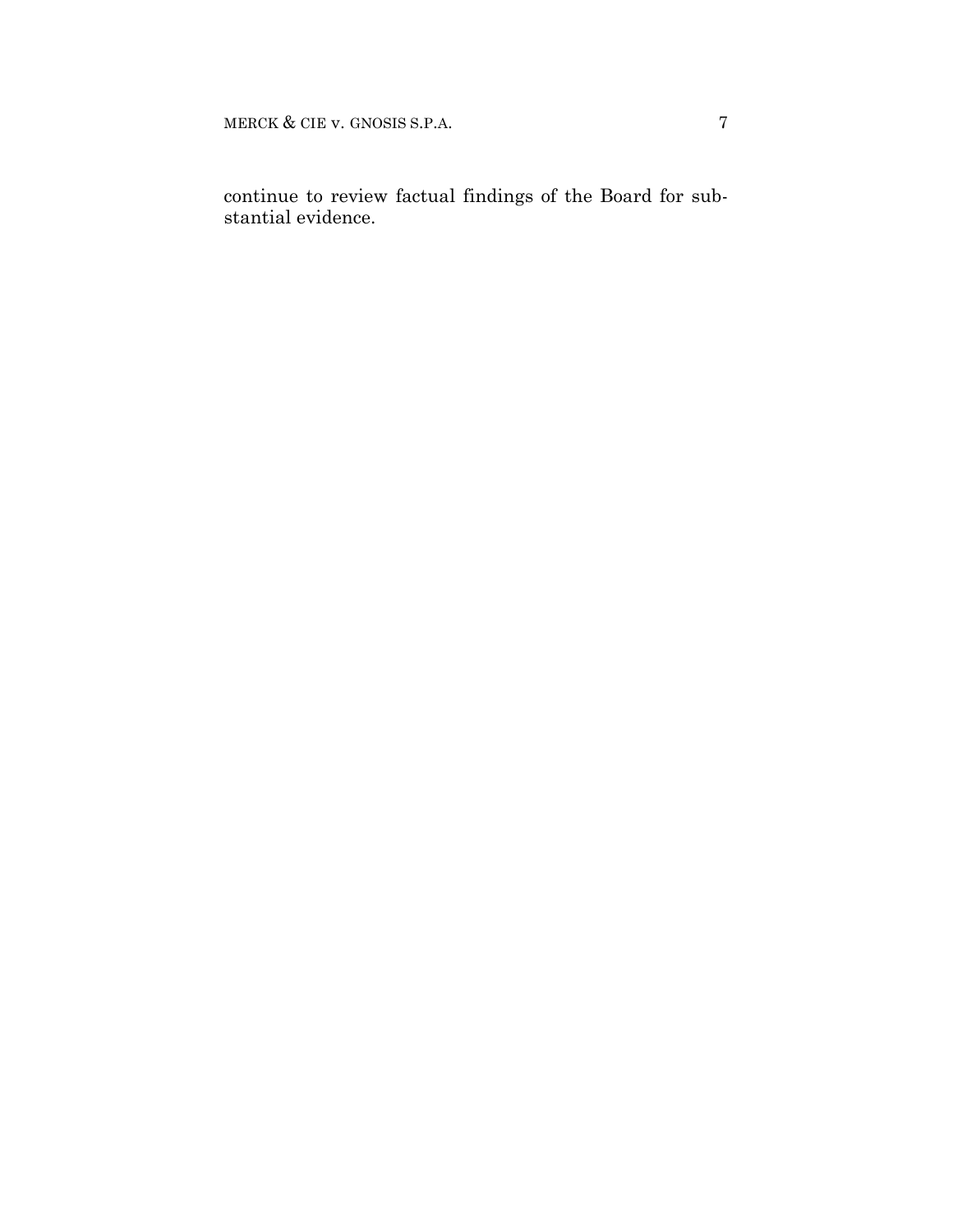**\_\_\_\_\_\_\_\_\_\_\_\_\_\_\_\_\_\_\_\_\_\_** 

**MERCK & CIE,** *Appellant*

**v.**

### **GNOSIS S.P.A., GNOSIS BIORESEARCH S.A., GNOSIS U.S.A., INC.,**

*Appellees* **\_\_\_\_\_\_\_\_\_\_\_\_\_\_\_\_\_\_\_\_\_\_** 

#### 2014-1779 **\_\_\_\_\_\_\_\_\_\_\_\_\_\_\_\_\_\_\_\_\_\_**

Appeal from the United States Patent and Trademark Office, Patent Trial and Appeal Board, in No. IPR2013- 00117.

NEWMAN, *Circuit Judge*, dissenting from denial of the petition for rehearing en banc.

**\_\_\_\_\_\_\_\_\_\_\_\_\_\_\_\_\_\_\_\_\_\_** 

The America Invents Act created a new tribunal in the Patent and Trademark Office. This tribunal, called the Patent Trial and Appeal Board (PTAB), has several assignments including conduct of the post-grant proceedings authorized by the America Invents Act of 2012. Pub. L. No. 112-29, 125 Stat. 284 (2011) (effective September 16, 2012). In an *inter partes* review, a petitioner's allegations of invalidity on grounds of sections 102 and 103 of Title 35 can lead to PTAB proceedings similar to trial in the district courts, with discovery, evidence, testimony, briefs, hearings, and written decision. The PTAB decision may be appealed to the Federal Circuit, but cannot be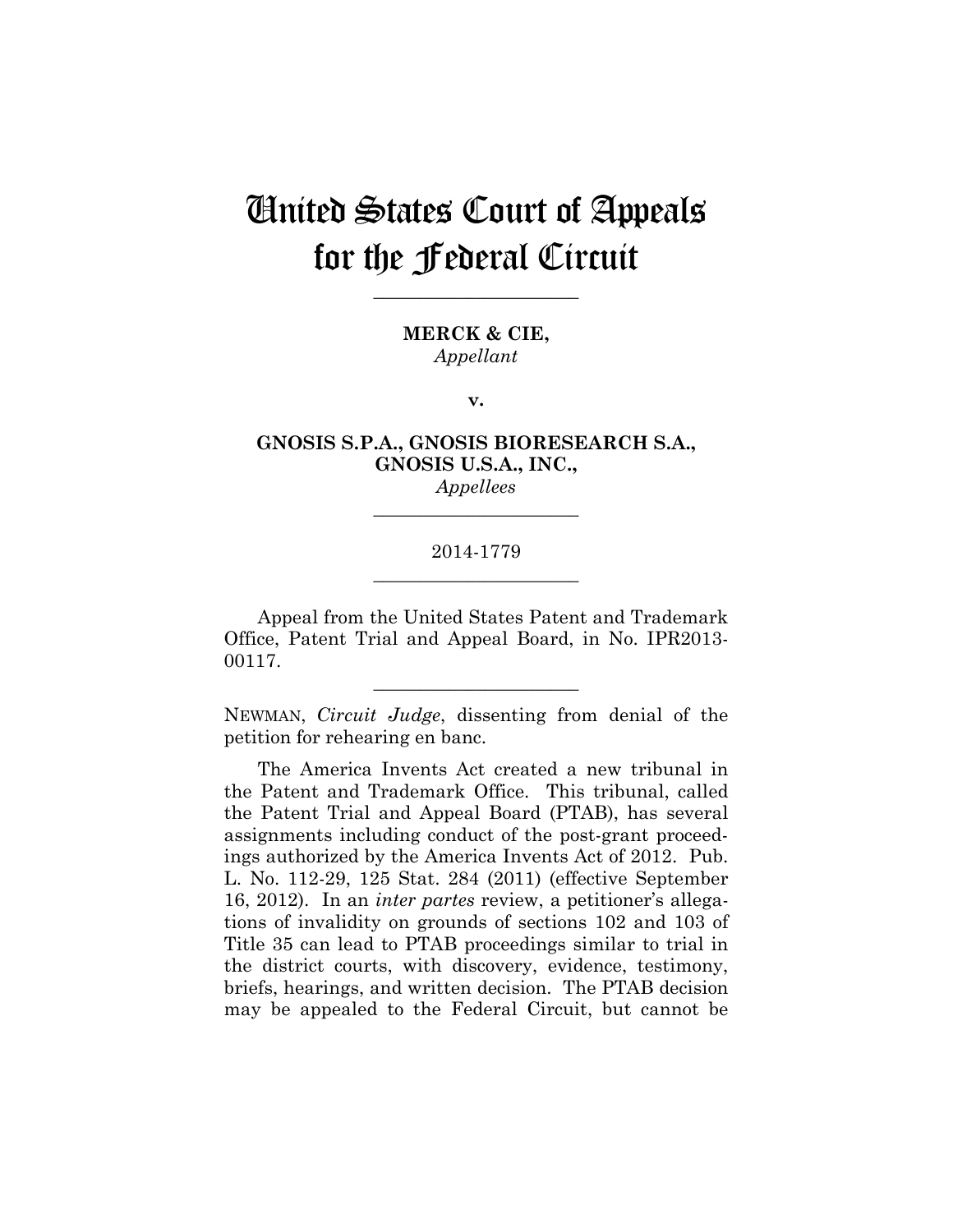taken to remedy by civil action in the district court. *Compare* 35 U.S.C. § 319 *with* 35 U.S.C. § 145.

When the final decision is adverse to the patent owner, the PTAB cancels the affected patent or claims. An important aspect of the America Invents Act is that the final decision produces an estoppel against the petitioner in any ensuing litigation. Thus these PTAB proceedings carry a heavy load, for they affect not only the property rights of the patent owner, but also the potential liability and opportunity of the petitioner.

My concern relates to the Federal Circuit's implementation of its appellate role, for the court has adopted a highly deferential standard of review of these PTAB decisions, instead of the full and fair review that is appropriate to the America Invents Act. The entire thrust of the America Invents Act is that these PTAB proceedings would be an alternative to district court proceedings on these issues, and would receive the same level of appellate review. The highly deferential review standard of "support by substantial evidence" does not assure the intended identity of result for these PTAB and district court determinations.

*En banc* action is needed to realign the Federal Circuit's standard of review with the legislative purpose. Thus I respectfully dissent from my colleagues' denial of this request for *en banc* consideration.

#### **DISCUSSION**

To fulfill the Act's purpose that these PTAB proceedings will be a just substitute for district court proceedings on the designated issues, and will provide confidence and finality for the patent-based innovation communities, the PTAB decision must be subject to full and fair appellate review.

### *Precedent does not prohibit objective review of PTAB decisions*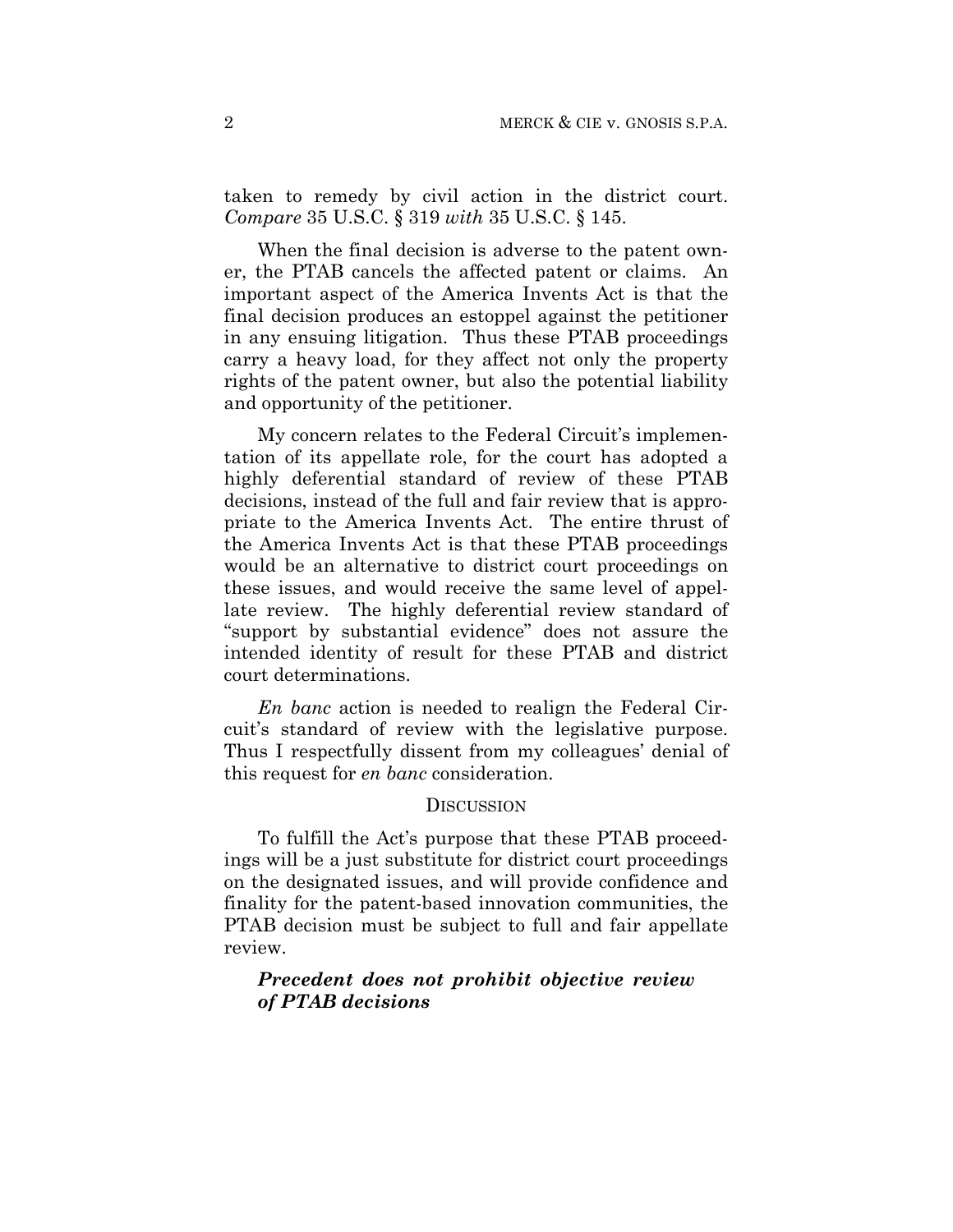Although the concurring opinion states that the Court's decision in *Dickinson v. Zurko*, 527 U.S. 150 (1999), leaves no choice but to apply the substantial evidence standard, that view is an unwarranted enlargement. In *Zurko,* the Court held that the PTO is subject to the judicial review framework of the Administrative Procedure Act. *Id.* at 152 (citing 5 U.S.C. § 706). However, *Zurko* did not prohibit future legislation such as here enacted, where Congress created a new tribunal with authority to substitute for district court actions and results, and for these proceedings eliminated *de novo* review that is otherwise available for PTO decisions.

Statutes must be implemented to conform to "the design of the statute as a whole and to its object and policy." *Crandon v. United States*, 494 U.S. 152, 158 (1990). The design of the America Invents Act is not only to provide an efficient and economical surrogate for district court determinations of patent validity, but also to bind and estop the petitioner in any infringement proceeding. It is noteworthy that the PTAB is reviewing past PTO actions for error, without the deference that those actions receive in district court.

Viewing the America Invents Act in its entirety, the conclusion is compelled that Congress expected that these PTAB decisions would be reviewed on the same judicial standard as applies to the district court proceedings that are replaced. Our responsibility is to assure that the legislative purpose is implemented in accordance with the design, object, and policy of the statute. *Id.*

### *The "substantial evidence" standard does not conform to the statutory plan*

The record shows a decade of study and evolution, as Congress and the technology-concerned public collaborated to provide an improved system for litigation resolution of the major patent validity issues. *See* H.R. Rep. No. 112-98, pt. 1, at 48 (2011) (*Inter partes* review will provide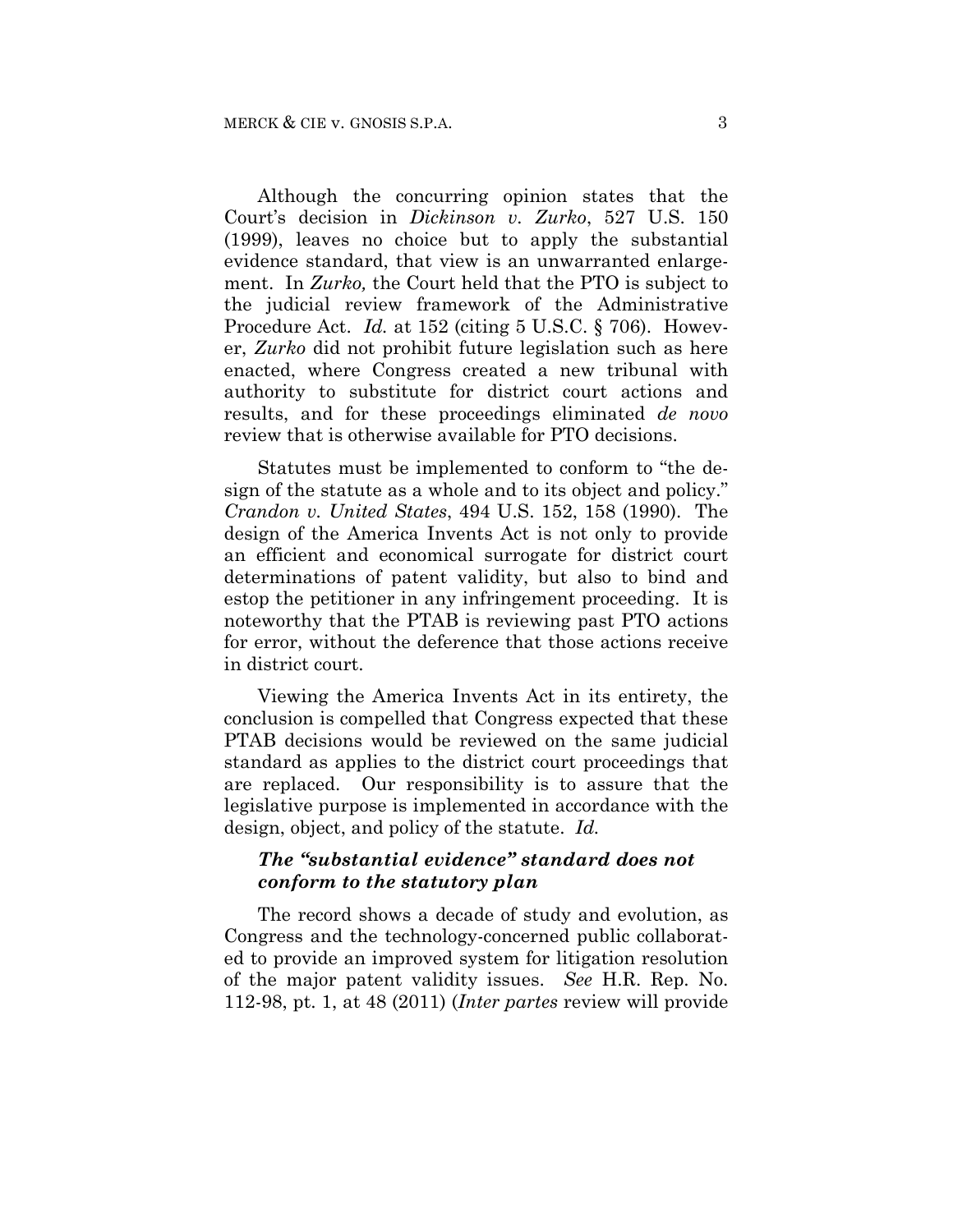"quick and cost effective alternatives to litigation"). Nowhere in the record is there a hint of intent to diminish the appellate responsibility of review of validity on the grounds of correctness in law and clear error of fact.

"Substantial evidence" is defined as "such relevant evidence as a reasonable mind might accept as adequate to support a conclusion." *Consol. Edison Co. v. N.L.R.B.*, 305 U.S. 197, 229 (1938). "It must be enough to justify, if the trial were to a jury, a refusal to direct a verdict when the conclusion sought to be drawn from it is one of fact for the jury." *N.L.R.B. v. Columbian Enameling & Stamping Co.*, 306 U.S. 292, 300 (1939). As the Court stated in *Consolo v. Maritime Commission*, 383 U.S. 607, 620 (1966), "the possibility of drawing two inconsistent conclusions from the evidence does not prevent an administrative agency's finding from being supported by substantial evidence." This is the distinction here of concern, for application of the substantial evidence standard can lead to affirmance of a ruling that is not in accordance with the weight of the evidence. It is unlikely that Congress intended to place PTAB decisions in that "rubber-stamp" category—for in PTAB proceedings, with documentary and testamentary evidence presented by both sides, substantial evidence is usually present on both sides.

If on appeal the Federal Circuit simply looks for substantial evidence on the side of the PTAB decision, then the purpose of the America Invents Act to provide a surrogate for district court proceedings is thwarted. The decade of legislative hearings shows that the AIAprovided path of appellate review was intended and expected to be conducted on judicial standards, not on administrative standards. The America Invents Act rests on the foundation that PTAB proceedings will substitute for district court proceedings, and that the Federal Circuit will provide full appellate review. Note the elimination of access to district court review under 35 U.S.C. § 145 for post-grant proceedings, unlike the statute that existed at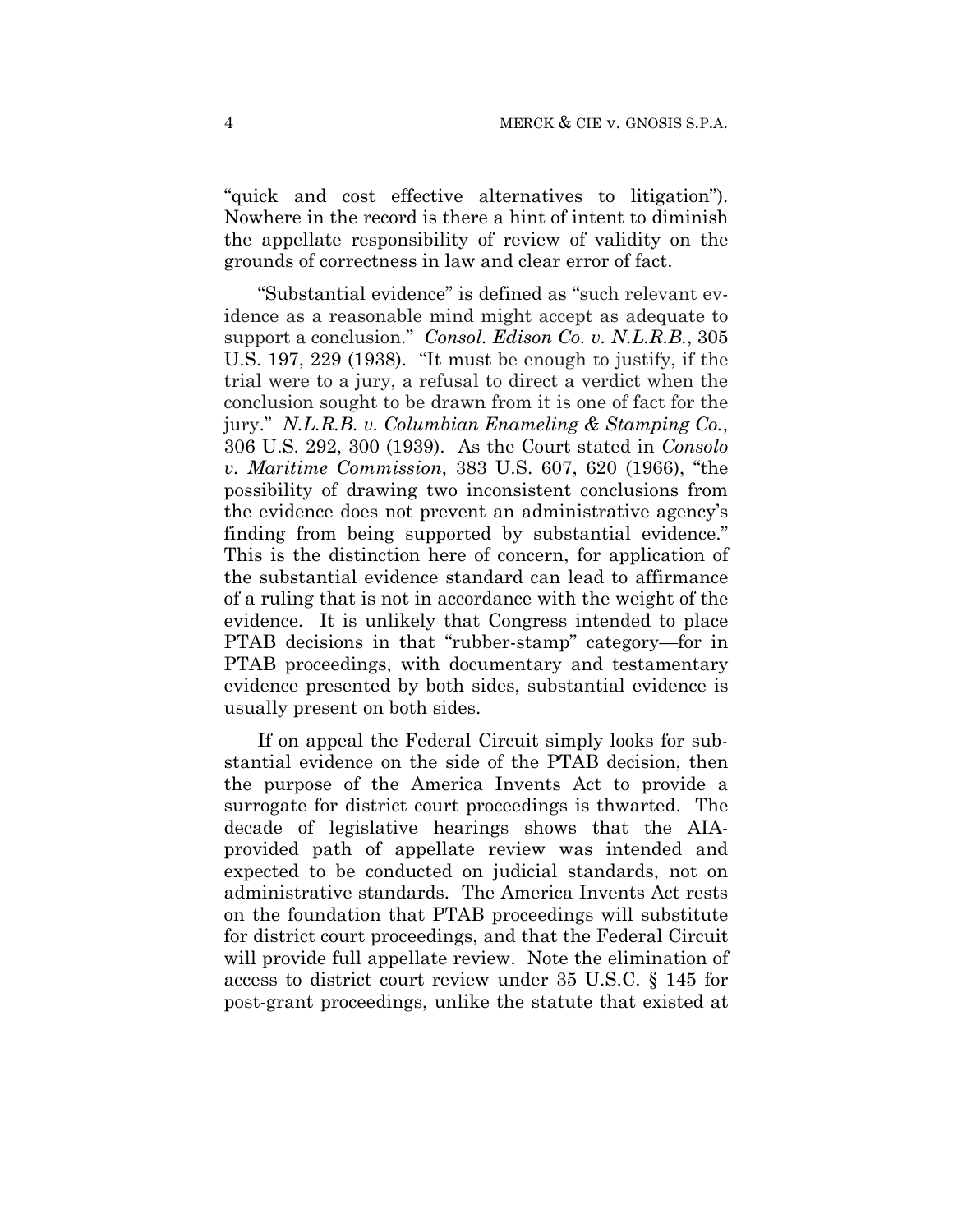the time of *Zurko.* 527 U.S. at 164 (1999) (highlighting the availability of 5 U.S.C. § 145 and the review of agency action under a clear error standard of review on appeal from a  $\S$  145 action).

There is no hint that Congress and the concerned communities contemplated omitting full appellate review by the Federal Circuit, while eliminating district court review and imposing an estoppel against the petitioner, who may not assert in defense to a charge of infringement any ground of invalidity "that the petitioner raised or reasonably could have raised" in the PTAB. 35 U.S.C. § 315(e)(2). With these substantive consequences, it is not reasonable to infer the legislative intent to apply highly deferential review to issues traditionally subjected to appellate review for correctness and clear error.

The standard by which the new PTO tribunal would determine validity was the subject of controversy in the Congress. The American Intellectual Property Law Association testified that: "The proposed second window, where the burden of proof is a 'preponderance of the evidence' instead of 'clear and convincing evidence,' will increase the risks faced by patent holders and dampen their enthusiasm for investing in the development and commercialization of their patented technologies." *Patent Act of 2005: Hearing on H.R. 2795 Before the House Subcomm. on Courts, the Internet, and Intell. Prop.*, 109th Cong. 15 (2005). Eventually the preponderance standard was adopted, but with balancing provisions including the estoppel provision and the review path to the Federal Circuit. It is not tenable to assume silent legislative intent to accompany this lightened burden of proving invalidity in the PTAB and restricted path of appeal, with a highly deferential standard of appellate review.

*The PTAB proceeding is a trial between private parties, and requires commensurate review*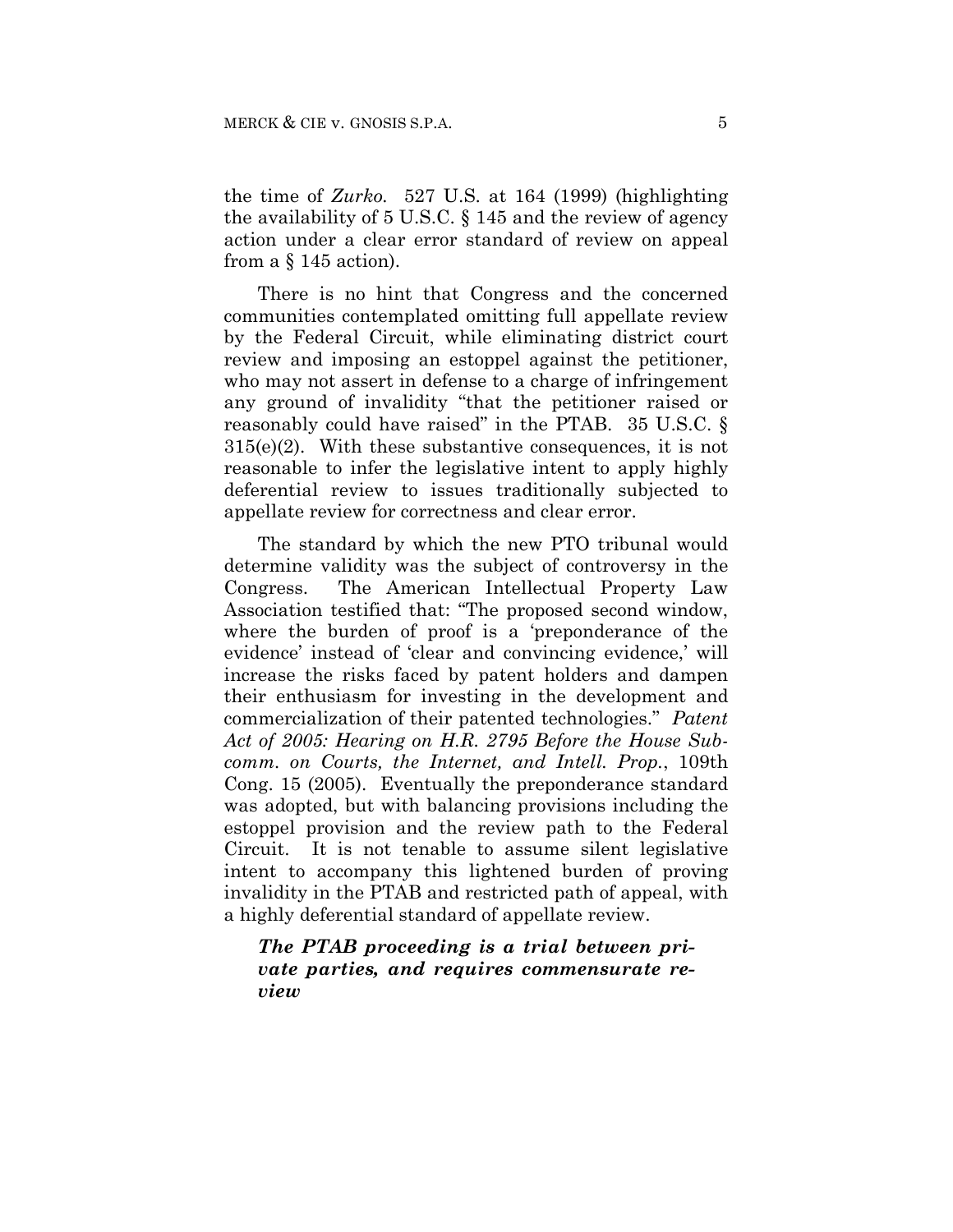This new proceeding is not an agency grant, but adjudication in accordance with the law of statute and precedent. At issue are property rights that were previously granted, vesting the patent right to exclude. *See James v. Campbell*, 104 U.S. 356, 358 (1881) ("When [the government] grants a patent the grantee is entitled to it as a matter of right, and does not receive it . . . as a matter of grace and favor."). This too weighs against deferential review of PTAB decision, for cancellation of property rights that the agency previously granted weighs against deferential review, lest any further error be ratified.

The legislative record shows the evolution of the America Invents Act from a simple "opposition"-like proposal, to a full trial proceeding whose result produces an estoppel. *Compare* H.R. Rep. No. 112-98, pt. 1, at 8 as enacted (describing the PTAB as a "court-like proceeding") *with* Patent Quality Assistance Act of 2004, H.R. 5299, 108th Cong. § 336(a)(2) (2d Sess. 2004) (permitting "opposer in an opposition proceeding" to avoid any estoppel in court proceedings). If the PTAB decision must be sustained if it is supported only by substantial evidence even if the weight of the evidence would produce a contrary result—then the ambitious design of the America Invents Act collapses. Such an intent cannot be presumed.

Rather, the legislative record provides the expectation that the Federal Circuit will apply the standard judicial criteria for review. These criteria conform to the legislative purpose of providing an efficient and economical surrogate for district court trial, as well as authorizing challenges to patents not yet in litigation. The purpose is to reinforce reliability of the patent-based incentive to technological innovation, whereby valid patents are recognized and invalid patents are eliminated. *See* 157 Cong. Rec. S5327 (Sept. 6, 2011) (statement of Sen. Leahy) ("This bill will establish a more efficient and streamlined patent system that will improve patent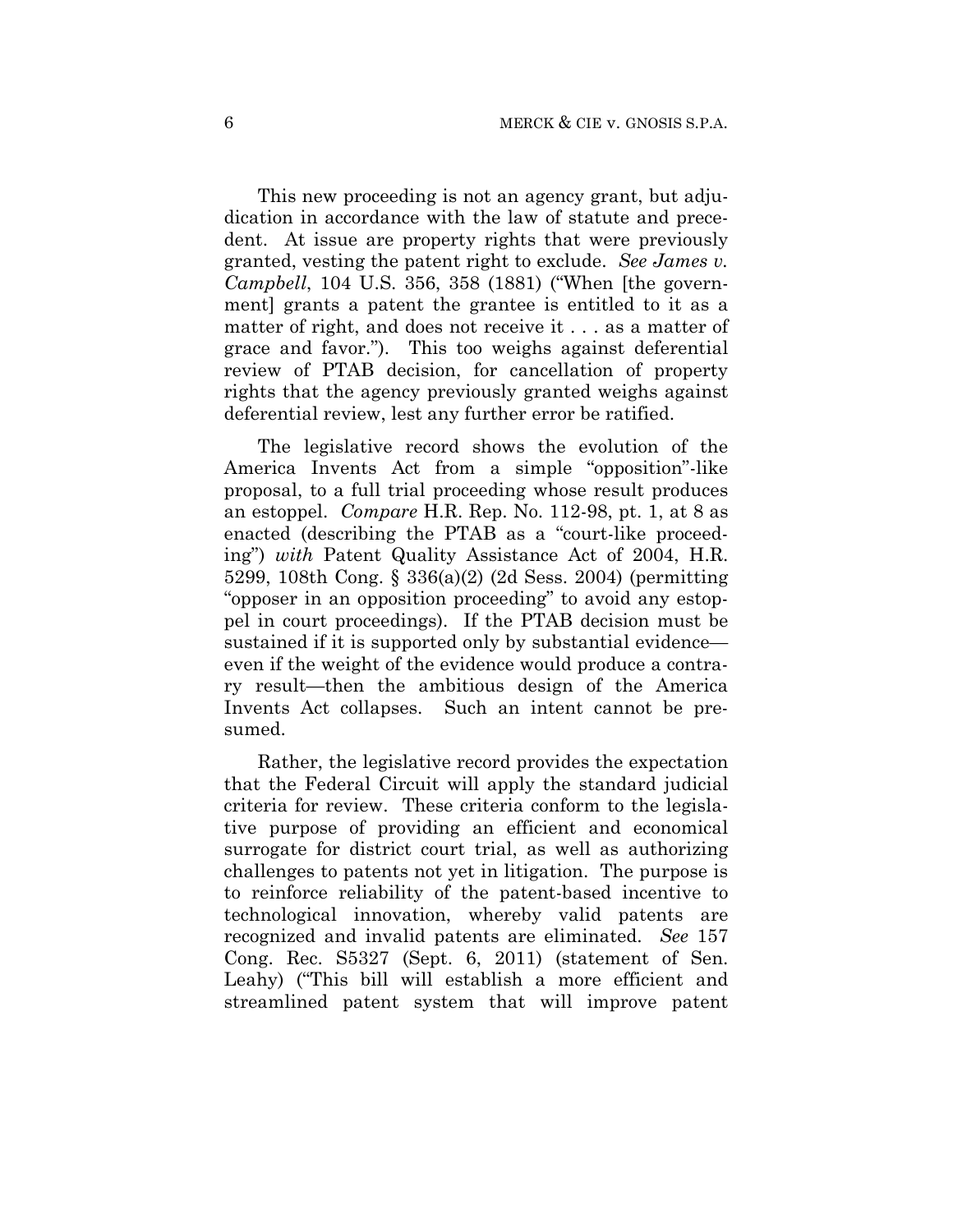quality and limit unnecessary and counterproductive litigation costs, while making sure no party's access to court is denied.").

Post-grant proceedings are not simple administrative actions. The America Invents Act departs from the Administrative Procedure Act in its provisions for appeal directly to the Federal Circuit, eliminates district court review, and imposes estoppel against the petitioner. The substantial evidence standard of review distorts the legislative balance. *En banc* consideration is necessary to realign the appellate standard with the statutory purpose.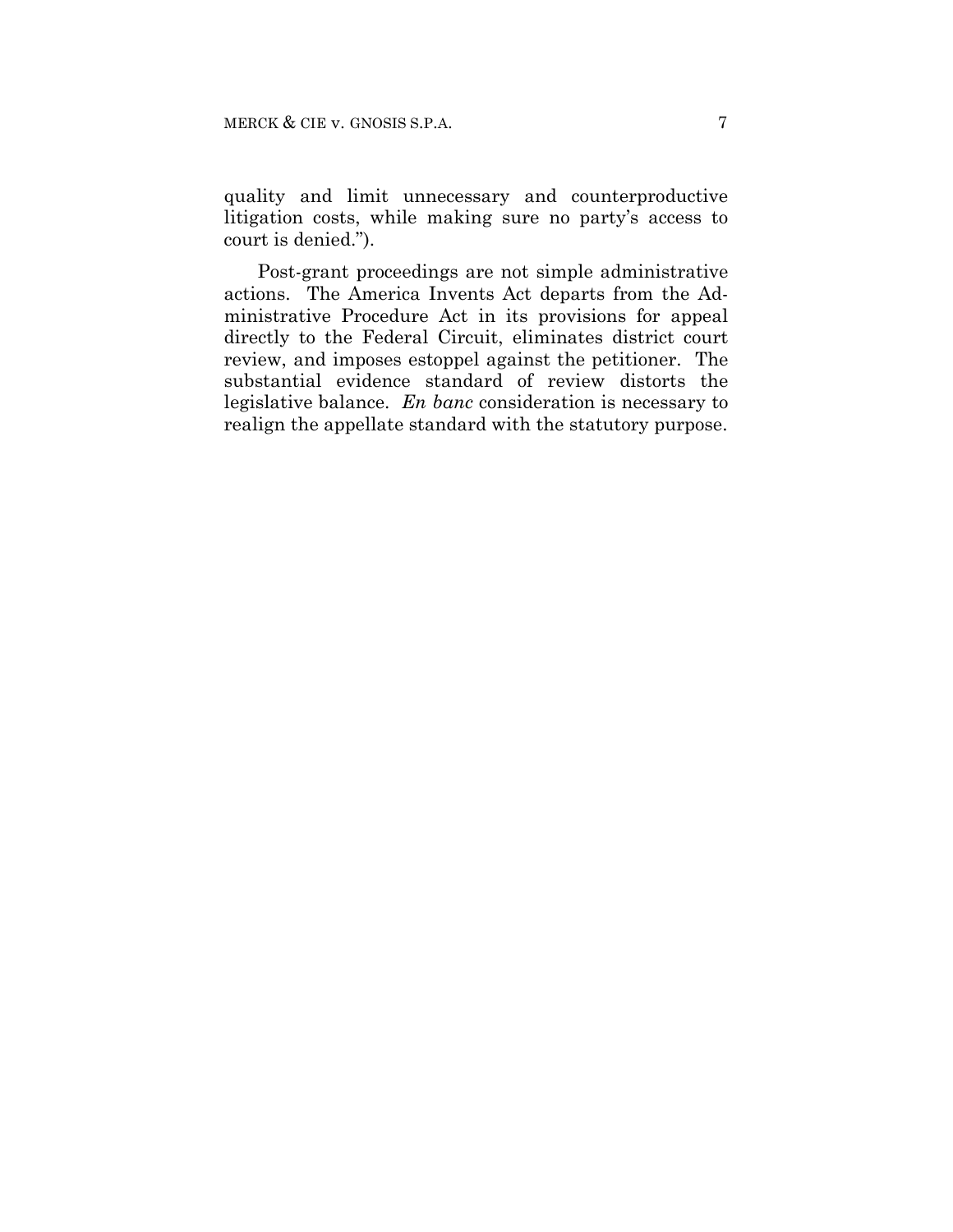**\_\_\_\_\_\_\_\_\_\_\_\_\_\_\_\_\_\_\_\_\_\_** 

### **SOUTH ALABAMA MEDICAL SCIENCE FOUNDATION,** *Appellant*

**v.**

#### **GNOSIS S.P.A., GNOSIS BIORESEARCH S.A., GNOSIS U.S.A., INC.,** *Appellees*

**\_\_\_\_\_\_\_\_\_\_\_\_\_\_\_\_\_\_\_\_\_\_** 

2014-1778, 2014-1780, 2014-1781 **\_\_\_\_\_\_\_\_\_\_\_\_\_\_\_\_\_\_\_\_\_\_** 

Appeals from the United States Patent and Trademark Office, Patent Trial and Appeal Board, in Nos. IPR2013-00116, IPR2013-00118, IPR2013-00119.

**\_\_\_\_\_\_\_\_\_\_\_\_\_\_\_\_\_\_\_\_\_\_** 

O'MALLEY, *Circuit Judge*, with whom WALLACH and STOLL, *Circuit Judges*, join, concurring in the denial of the petition for rehearing en banc.

This is a companion appeal to *Merck & Cie v. Gnosis S.p.A.*, No. 2014-1779 (Fed. Cir. Dec. 17, 2015). Petitioner South Alabama Medical Science Foundation "seeks *en banc* rehearing for the same reasons addressed" by Merck & Cie in its petition for rehearing. Pet. for Reh'g 3. I therefore concur in the denial of rehearing en banc for the same reasons stated in my concurrence in the companion appeal. *See Merck & Cie v. Gnosis S.p.A.*, No. 2014-1779 (Fed. Cir. 2016 Apr. 26, 2016) (O'Malley, J., concurring in denial of rehearing en banc).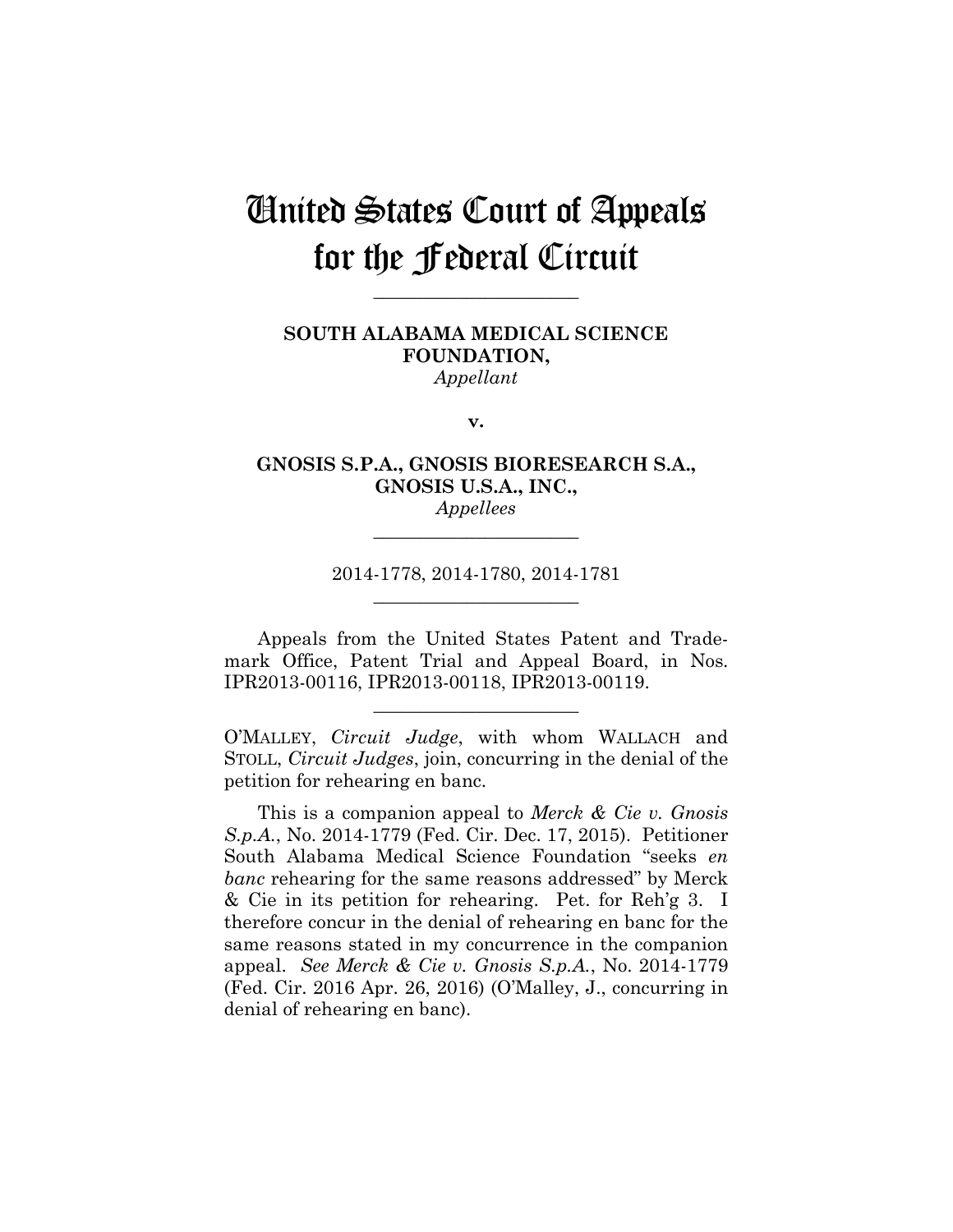**\_\_\_\_\_\_\_\_\_\_\_\_\_\_\_\_\_\_\_\_\_\_** 

### **SOUTH ALABAMA MEDICAL SCIENCE FOUNDATION,** *Appellant*

**v.**

### **GNOSIS S.P.A., GNOSIS BIORESEARCH S.A., GNOSIS U.S.A., INC.,** *Appellees*

**\_\_\_\_\_\_\_\_\_\_\_\_\_\_\_\_\_\_\_\_\_\_** 

2014-1778, 2014-1780, 2014-1781 **\_\_\_\_\_\_\_\_\_\_\_\_\_\_\_\_\_\_\_\_\_\_** 

Appeals from the United States Patent and Trademark Office, Patent Trial and Appeal Board, in Nos. IPR2013-00116, IPR2013-00118, IPR2013-00119.

NEWMAN, *Circuit Judge,* dissenting from denial of the petition for rehearing en banc.

**\_\_\_\_\_\_\_\_\_\_\_\_\_\_\_\_\_\_\_\_\_\_** 

This is the companion to *Merck & Cie v. Gnosis S.p.A.*, No. 14-1777 (*Gnosis I*), decided concurrently. As in *Gnosis I*, the panel majority applied the deferential "substantial evidence" standard of review and, in doing so, adopted the factual findings of the PTAB and affirmed the PTAB's cancellation of U.S. Patent Nos. 5,997,915, 6,673,381, and 7,172,778. For the reasons discussed in my dissent to the denial of *en banc* rehearing in *Gnosis I*, I believe *en banc*  consideration is necessary to realign the appellate standard of review of these *inter partes* proceedings with the statutory purpose of the America Invents Act.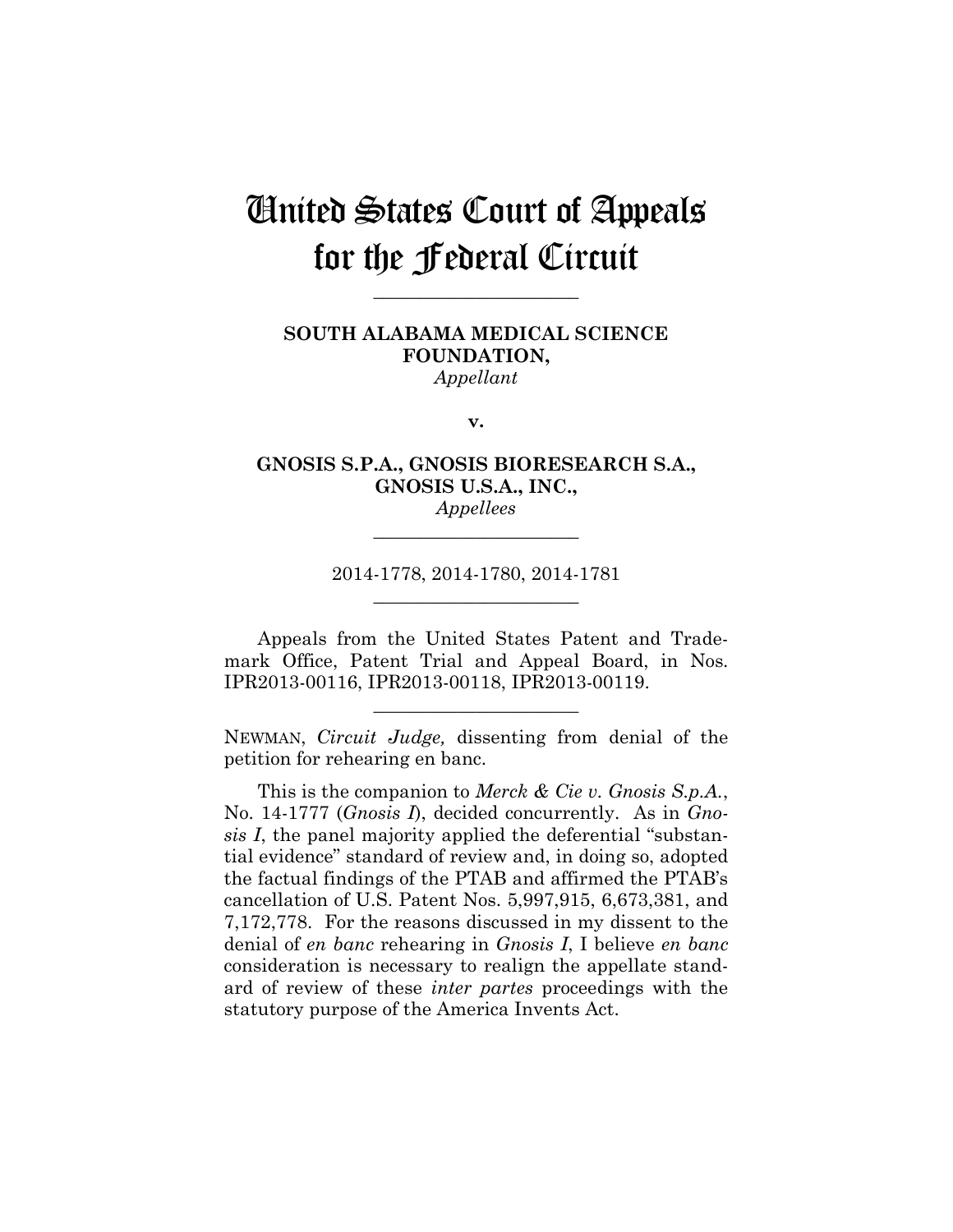This case illustrates the pitfalls of the deferential "substantial evidence" standard. Despite concluding that the PTAB erred in assessing South Alabama Medical Science Foundation's (SAMSF) licensing evidence, the panel majority affirmed the PTAB's obviousness determination, on the ground that it was supported by substantial evidence.

There was extensive evidence of licensing, sublicensing, and relicensing of the SASMF patents. More than twelve companies have taken sublicenses to the SAMSF patents, and manufacture or sell products practicing the patents. The royalty stream for the SAMSF patents produces millions of dollars in annual revenue. The PTAB did not mention these as objective indicia of nonobviousness. Instead, the PTAB dismissed all of SAMSF's objective evidence for lack of "nexus." This was legal error, as the panel majority held. The majority nonetheless affirmed because "that evidence is not enough to overcome the strong evidence of obviousness . . . relied upon by the Board to reach its conclusion of obviousness." *Gnosis II* at 8. This too was legal error, for all of the evidence must be considered together in evaluating obviousness. *Graham v. John Deere Co.*, 383 U.S. 1, 17 (1966); *Leo Pharm. Products, Ltd. v. Rea*, 726 F.3d 1346, 1357 (Fed. Cir. 2013) ("Whether before the Board or a court, this court has emphasized that consideration of the objective indicia is part of the whole obviousness analysis, not just an afterthought.")

This is a crowded field of science, with conflicting experimental results, from which it was not reasonably predictable that the compositions that were eventually developed would be biologically effective and commercially successful. Objective indicia such as commercial success "may often be the most probative and cogent evidence [of non-obviousness] in the record," *Procter & Gamble Co. v. Teva Pharm. USA, Inc.*, 566 F.3d 989, 998 (Fed. Cir. 2009) (modification in original) (quoting *Stratoflex, Inc. v.*